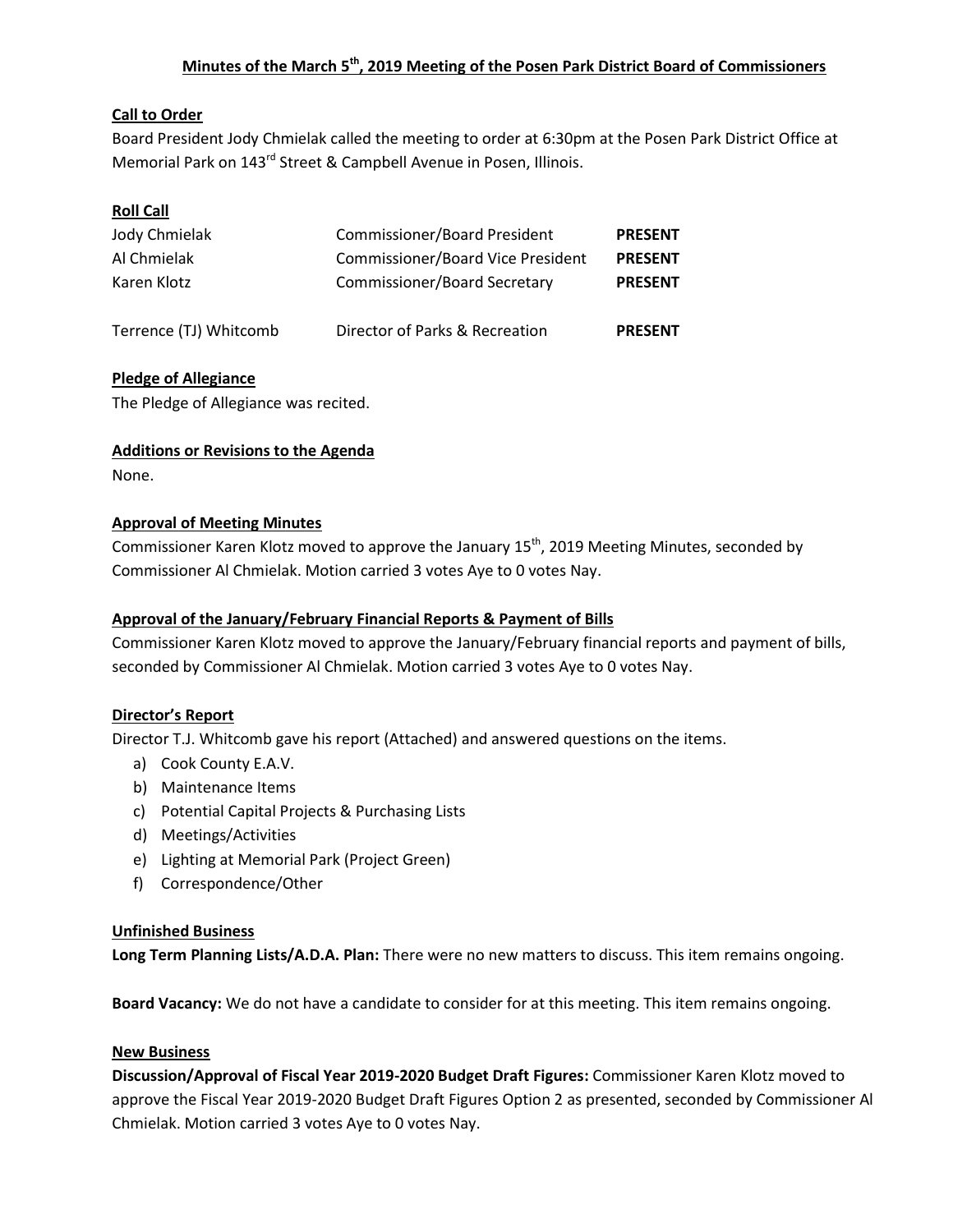### **Public Comments**

None.

#### **Executive Session**

None needed.

## **Adjournment**

Commissioner Al Chmielak moved to adjourn the meeting at 7:13pm, seconded by Commissioner Jody Chmielak. Motion carried 3 votes Aye to 0 votes Nay.

# **Report of the Director of Parks & Recreation March 5th, 2019 Board Meeting**

**Cook County E.A.V.** – I spoke with Dawn Cotillo from the village. She will look into the village files regarding annexation history once the remodeling work in the office is done. She was able to verify from an initial look at the Sidwell maps that Commissioners' Park has two different zonings. She will verify in detail what the two zonings are and how much square footage for each and relay that information to me so I can proceed with examining the possibility for billboards.

### **Maintenance Items**

- Jeff continues with indoor and outdoor projects as the weather permits.
- We have had a break in one of the water pipes inside Memorial Park. This issue is being investigated and is ongoing. We will discuss in further detail at the meeting. The water has been shut off at the street by public works and village provided me a contact for a company that locates leaks in water lines. The mayor has expressed a willingness to assist us by having Public Works make the repairs to the line for us if it is not too in depth of an issue and provided we reimburse the cost of parts.

## **Potential Capital Projects & Purchasing Lists**

- **Zuziak Park Playground** No news from KaBOOM! at this time. I have sent a follow up inquiry and hope to hear back before the meeting as my contact is presently out of the office.
- I had a discussion with the mayor during a drop in visit this week about sidewalk and entry access improvements, specifically finishing the sidewalks at Albany and Troy by Park 5, along with creating an ADA compliant access point at the street on one side as well as redoing the 143<sup>rd</sup> street entrance at Memorial Park. The mayor reiterated his intent to include the 143<sup>rd</sup> Street entrance in the work scheduled for this summer, as well as a willingness to look at doing the sidewalks at Park 5 as well. We would likely have to absorb the cost ourselves for an ADA access point at Park 5.

## **Meetings /Activities**

- **SWSRA** SWSRA's February meeting was this past Wednesday and the March meeting is on the 20<sup>th</sup>. We are currently in the budget review and approval process. In terms of new member recruitment, the SWSRA staff will be presenting at Burbank Park District's March board meeting. There is a strong possibility of that district joining SWSRA in the near future. Prospects with the Village of Crestwood remain open as well as there are some village employees with the senior center and police department pushing for it to happen.
- **Movies** We did a movie day for the seniors on February 20<sup>th</sup>. Their requested movie was Grumpy Old Men. We had approximately two dozen seniors attend and the feedback from the group was overwhelmingly positive. I am going to contact the University of Illinois Extension educators to see if I can coordinate